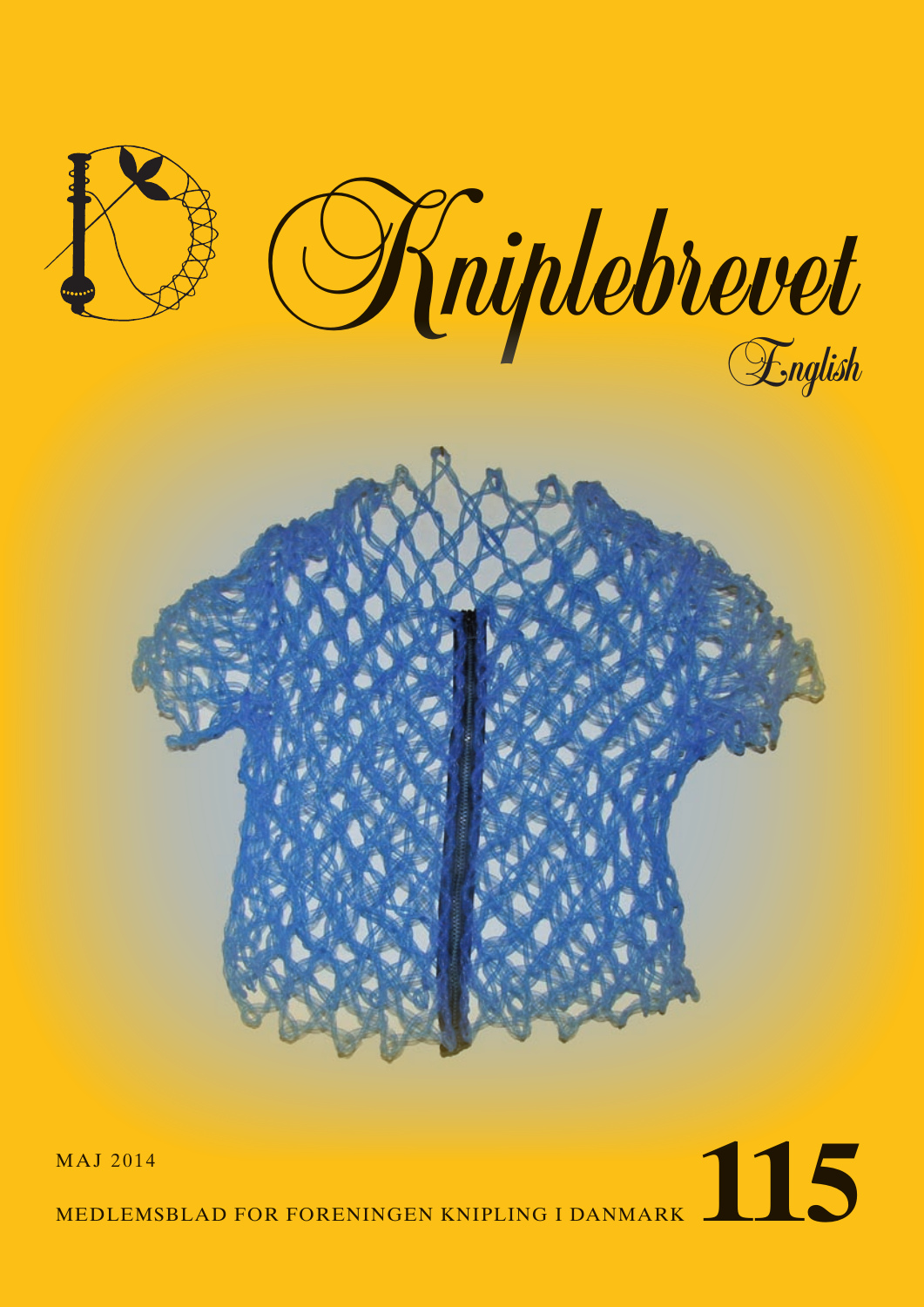## **Dear members**

The Annual Meeting is well over and done with, and we are continuing with the same board-members as before the meeting. You can find the minutes from the meeting in this magazine, and also see some pictures from the day. You can also find out how the board is put together now. The members of the board and I look forward to start our duties.

We had a very good meeting with wonderful exhibitions, new as well as familiar stands, and a couple of very diverse workshops and a class teaching us the history of Tønder. We had no less than 32 people signed up for the evening arrangement, for a nice and cozy dinner followed by a bobbinlace activity. Thank you to everybody that showed up and made it a real good day. I had a question under "other matters" for the participants on the annual meeting, as I wanted to know if they would be interested in once in a while to get news directly from the board. It would not be sent out on a regular basis, but when news can not get into Kniplebrevet, like decisions by the board between two publications. Kniplebrevet and our homepage will still be our main source of information.

My suggestion was approved. If you wish to be on the mailing-list for an electronic newsletter, please, send a mail to this address: formand@knipling-i-danmark.dk

As you can read in the minutes, it was approved that we change the rules, so that we in the future will have an extern auditor to audit our budget. A big thank you to our retiring auditors and auditor substitutes, with thanks for the job of auditing our association's budgets.

We are already at work, planning our 30 year anniversary for next year. The date for the next annual meeting will be on March 14th, 2015 and the place will again be Borgerforeningens hus in Nyborg.

I will at last wish you a nice springtime and a real good summer.

#### **In memoriam**

It is with sorrow that we received the message that Lisbeth Højkilde, Ringe, had died.

Lisbeth took care of the lending of books from our library in the period from November 2005 until 2011.

Lisbeth was very generous and liked to welcome people in her tiny little kitchen, where she worked with her creative mind, for example by making lace. In spite of small quarters, she managed to make a big shawl by placing the lace pillow on the floor. The kitchen was her favorite place, and in this room many a cup of good tea has been consumed.

Lisbeth got seriously ill a few years ago, but did not stop her library-duty before the decision was made to move the library to the association's premises in Nyborg.

We have not been much in touch with Lisbeth in the last years, perhaps because she also had many interests besides bobbinlace. A happy and lively person has left us.

All honor to her memory.

*Karen Vontillius*

#### **Julemærkehjemmet 2014**

Bettina Brandt-Lassen has in 2014 designed the pattern for Knipling i Danmark, where all proceeds go to Julemærkehjemmene, and our members have, shortly after the pattern's publication, already embraced it – thank you for doing that. The members of the board have decided to go a bit further with it, which means, that at the same time the pattern is published, we also put the designer in focus.

Bettina's very creative mother "forced" her to take home

economics in 1990. Hand-work was a must in Bettina's home when she grew up, and patchwork, knitting, embroidery was of course interesting, but it did not catch her mind completely. Another girl in her home economics class made bobbinlace, and that, indeed, caught Bettina's attention, so she also started making lace, only8-9 years old. She started with Jette Bernhøft in Haslev as teacher, and Jette has been a big influence in Bettina's life. Like so often with teen-agers, other things got important for her, and the lace pillows were put away. But the connection with Jette, made Bettina start again after a couple of years.

Bettina goes to Ålborg in order to study sociology, and Jette starts to work on Bettina in order to persuade her to take the education and become a bobbinlace teacher, with the plan that she can take over Jette's class. It is not far between Ålborg and Horsens, and Bettina starts the lace-teacher education with Karen Trend parallel with her sociology-study, and finishes the education in 2005. Bettina's plan is to teach the drawing, the reading of work-sheets and the reconstruction of old prickings, in order for her students to understand how bobbinlace is built up. She offers week-end classes through AOF in Haslev for some years, but the interest is not as big as Bettina had hoped for.

Bettina gave a workshop once a year on Bogø with Inge Lindegaard and Birgit Poulsen. After Birgit Poulsen's death, she holds her yearly workshop with Inge Lindegaard, Else Byskou and "Kniplerier".

When Bettina sits down with her lace pillow, she mostly works on Tønderlace. But what she likes the most, is to design patterns. From"Thought to deed" fascinates her, and Knipling i Danmark has prospered from that in our anniversary-book, the Christmas card in 2012 and latest, the pattern for Julemærkehjemmene.

Bettina is going to teach a bobbinlace-class through FOF in Hårlev beside her work in the red Cross Refuge Center. Her lace-teacher was indeed right when it came to her teachingskills.

If you would like to know more about Bettina, you can follow her blog: kniplinger.blogspot.dk

#### **The Annual Meeting 2014 by Susanne Andersen**

One date is a little more important than others when it comes to being a member of Knipling i Danmark. This is, when the meeting is called The Annual Meeting. The members of the board have had something we can call a "luxury – problem". Not all premises live up to the demands required for the Annual Meeting. We need room for work-shops, exhibitions, sales-booths and the meeting itself, and since we by now are about 100 participants at this event, we need more space. Borgerforeningens Hus in Nyborg has the necessary space. That was our experience in 2012 and also this year. The chef had this comment: "How nice that so many people want to eat our food".

You feel kind of high on your way home from the annual meetings, with sore feet and jaws, as the mind slowly settles. But this years meeting seemed to give more energy than usual to endure sore feet and especially the sore jaws, and the reason must have been all the smiles, as lace-makers do not talk a lot. The energy came from all the praise given from the members for the work done by the board. All the beautiful lace, the chatting – there was still a bit of that – one heard everywhere. The joy of recognizing a piece of lace that you have once done yourself, or are working on. When you recognizing a friend you had not seen for a while, when one saw the creativity in all the nice lace-scarfs, vests, both whole and half, jewelery and last, but not at least, all the badges made for the meeting. One of the biggest joys for me personally, was to get a little peek into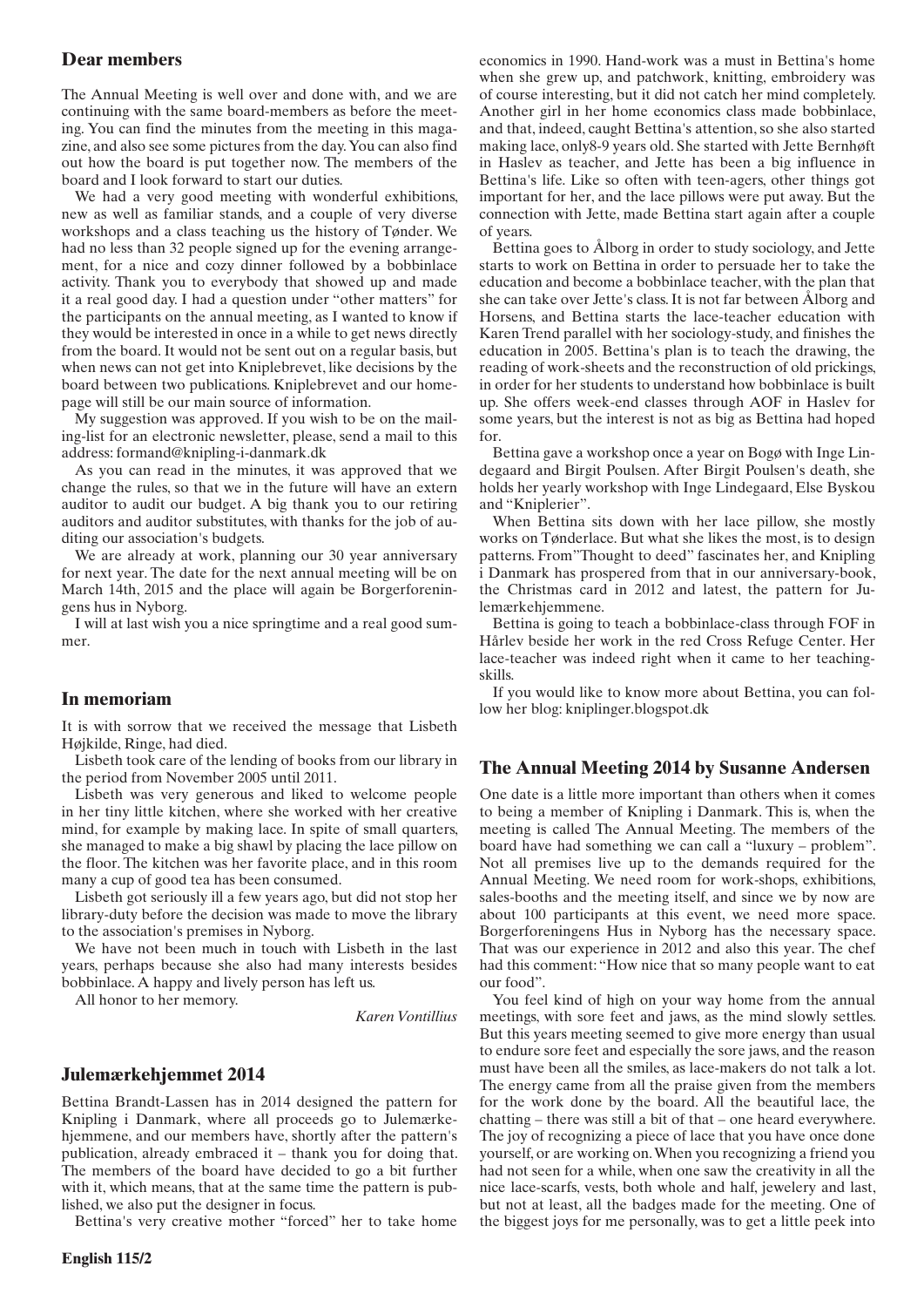the 30th anniversary of the association, what it is, you will first get to know a year from now.

The Annual Meeting is the day the members of the board look forward to with pleasure, but also with butterflies in the stomach. It is here, that you members will turn your thumbs up or down. Our capable chairman of the meeting expressed it very precisely, when he commented on the blushing of the ladies next to him when Lis Larsen from Hadsund stood up from her chair and thanked the board for their work. I do not think you are aware of how much the back-pats, the smiles and the encouraging words means, when we need everything to fit together. It is your thumbs up that makes us continue our work and to enjoy it.

A trip up to the first floor gave us the opportunity to enjoy the exhibition of Hans Tausen's lace makers. I believe personally, that these ladies do lace in their sleep, how can they otherwise make everything they have done? It was fascinating to see, how much color means. Ketty H. Busk has made a winterpicture after a pattern from the associations book "Kniplinger anno 2011" Ketty has chosen the winter-colors, where the designer used the colors of purple, lavender and heather. One have to look closely in order to see that it is the same pattern. They work a lot on the mounting in this group, it has to look orderly – and indeed, it does.

Our association had the permission to exhibit Frk. Knipling by Mona-Lisa Pedersen in the same room. You can see this lace on the front of Kniplebrevet no.113. One thing is to see a picture, another thing to see the original, and for the ones of you that saw her before Mona-Lisa had her cloths fitted correctly, I just have to apologize with a smile on my lips – I personally would have liked our dear Yvonne to get a reading on that account.

Astrid Hansen brought her costume for folk-dancing along. This is a costume from Øster Lindet in North – Slesvig, and of course, handmade bobbin-lace is a must on such beautiful work.

Besides this, there were all the nice lace from Kniplebrevet in 2013. The big selection of patterns, delivered by you, is indeed impressive.

And then, of course, the two closed doors, - is it anything that can attract more attention than a closed door, because, what is hidden on the other side??

And I am far too curious to leave a closed door alone, but with a camera over the shoulder, it should be possible to tippytoe inside. There were 16 lace-makers inside the first door, looking puzzled. It impresses me that Else Marie Bjerregaard is able to keep her mind straight and help everybody, when there are so many. But, she could do it, as "Starground" is a favorite of hers, what can be seen on her beautiful lace. It is, at the same time, interesting to see the same piece of lace turning out so differently according to the colors used. I hope that some pictures of the finished lace will turn up in our magazine, because they were very pretty.

But one door doesn't do the trick when there were two of them, and lace was not done here yet, as the bobbins were just being made. Gitte Pedersen, known especially for beautiful ribbons and scarfs, she designs for Hedens Hørgarn, was occupied with demonstrating how to make bobbins out of paper, as it is much easier, when one can tell that first you move the green one over the red, then the blue and the yellow over the.......Well, you can probably understand the system. It sounded logical, but was not that easy to get down on paper. The participants seemed surprised over how easy it was, and it looked like lots of fun.

It was time for lunch, before taking my turn in the stand – and for some more chatting.

The report from the meeting itself can be found someplace else in the magazine, so I will not use time on that here.

Lene Holm Hansen held a talk about the history of Tønder.

Being a history-teacher myself, I was impressed by the fact that she was able to start on the period of the Glacial Time and go on until today in just one hour. This talk is also described someplace else in the magazine.

After finishing the cleaning up, it was time for dinner – the menu was veal-roast, roasted as venison, with Waldorf-salad, pickles, roasted potatoes and gravy a la venison, and for desert, nut-basket with vanilla-cream and raspberry-souse, and coffee to drink. One of our members made the remark, that the sofa was tempting, but no, we had to make lace. Sonia Andersen, our pattern-coordinator, had decided, that we should make s'Gravenmoer, to much joy, fun and also frustration for the participants. According to comments uttered, it was a bit of a challenge. Good, that there were three teachers, and they were called upon all the time. During this, the last members of the board left the company and took care of the last cleaning-up, packing down and away, so we are ready for the setting-up at Hjallerup next week-end. Our brains are hard at work in order to make the Annual Meeting 2015 something very special – we will by all accounts see each other again on Saturday, March 14th 2015 in Nyborg.

## **Annual Meeting of the Association Knipling i Danmarks**

Saturday March 29 2014, i Borgerforeningens Hus, Nørrevoldgade, Nyborg.

Referat: Linda Valbjørn Olsen og Susanne Andersen

The chairman bids welcome, and Kniplepigens sang (The lacemaker's song) is sung (written by Johanne Banke).

*1. Election of chairman and vote counters:* The board suggests Holger Busk. No opposing candidates. Holger Busk is chosen and satisfies himself that statutory notice of the meeting is given. Under point 7.A. no election of board members, as no opposing candidates have emerged. If the board's suggested statutory changes are accepted under point 6, point 7.B., election of auditor and alternates, goes out. The chair appoints vote counters Bent Rasmussen, Bibi Tholstrup, Karna Pind, Lis and Birthe Jeppesen.

*2. Presentation and discussion of the board's written and oral annual report.* The president presents the annual report which was published in Kniplebrevet No. 114. Among other things it was pointed out that the collaboration with Anne Stubbe Horn regarding Inge Wind Skovgaard formed a synthesis in Tønder in June 2013, and that Count Axel's exhibition continues till December 2014.

Thanks for the great willingness to support the Dagmar School in Moscow. You can still do this by bringing lace materials to the board who will make sure the material is delivered to Moscow. In 2013 we entered the magical world of electronics. This means that we are now on Facebook. Department of Taxation has ordered us to use electronic cash register, otherwise it would cost us a fine of DKK 5,000.00, and we have established a digital mailbox

We had excellent experience with a meeting for local presidents and teachers in 2013, and we repeated the success in 2014. If you are a member of a local group and we have not contacted you, then please contact the association. We don't know the presidents of all the local lace groups.

We have made changes to the editorial staff so that Yvonne Nielsen now is the chief editor. You may read more about this in Kniplebrevet No 113.

In 2013 we have sent DKK 7,900.00 to the Julemærkehjemmene (Christmas Stamp Homes). Thanks for your support and thanks to Lene Bjørn and Anette Thomsen for their design. We hope that you welcome the new pattern as well, it is designed by Bettina Brandt-Lassen. In 2015 Kniping in Denmark can celebrate its 30th anniversary. The Board is now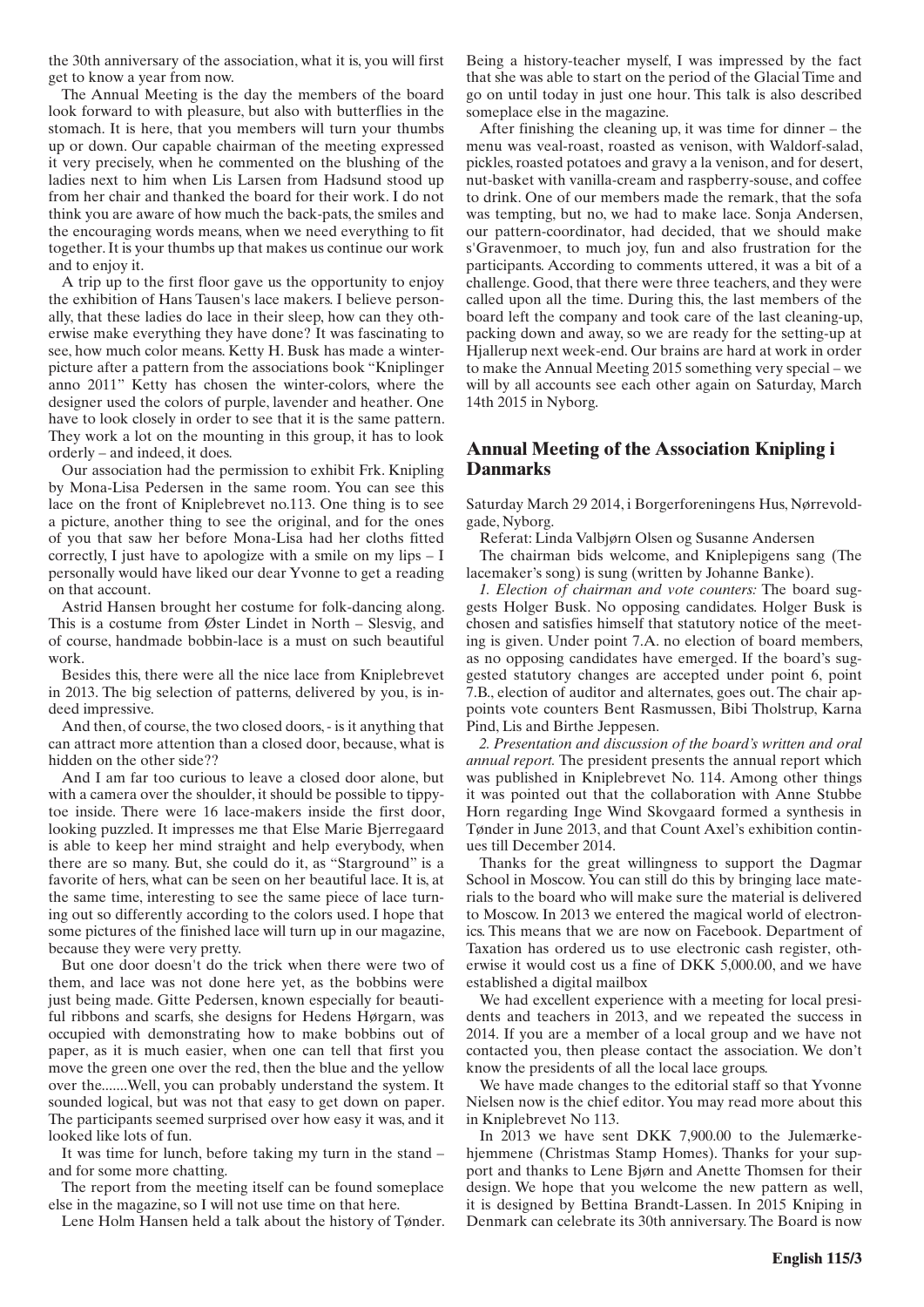considering several ideas, however, it will be celebrated in Nyborg on March 14, 2015.

On December 31 2013 we had 1632 Danish and 225 foreign members. We have a member from as far away as China.

The president then thanked the board for its efforts, and a thank you to all contributors to the magazine. Thanks to the editorial staff, the resource group, the reconstruction group, the lace making group, and our translators for their huge efforts.

Finally, the president encourages all participants at the OIDFA congress to think of the magazine.

There were no comments from the audience, and the annual report has been noted.

*3. Presentation of the audited accounts for approval.* The treasurer presented the accounts handed out to the audience. Information was given regarding merger of our bank. That has meant changes of the fees, but we are still negotiating with the bank. An account has been opened with another bank (Østjysk Bank). This was done to ensure the association in case of a bank crack, where insurance covers a maximum deposit of DKK 750,000.00. No questions to the accounts which were approved by show of hands. The accounts have been approved and the Board resolved from liability. The treasurer then asked to say a few words as follows:

*Many of you have welcomed our new measures regarding payments, and most of you use the FI-code printed at the bottom of all invoices. The FI-code minimizes errors to almost nothing, as the numbers from there refer direct to our financial system. Unfortunately, some don't use this code, especially in connection with membership renewal. If the FI-code is not used, or someone else helps to pay the membership fee, then please remember to write the member's name and address and maybe membership number in the information to the bank box. The treasurer then reviewed the statutes § 4: Membership and §5: Subscription, which are our common rules and that must be followed. We urge you to read those paragraphs..*

*Together with the subscription invoice, the Kniplebrevet contains information on how to pay, to cancel membership, and that a fee of DKK 50.00 will be added if the amount is overdue.*

*As of 31.12.2013 351 members had not paid their subscription on time. They all received a reminder which is a large and unnecessary post in the budget (351 x DKK 8.00 = DKK 2,808.00). The members not paying after first reminder are deleted.*

*In order to keep costs down it is important to send out Kniplebrevet as magazine mail. Those members paying after January 23 2014 must be re-registered in the membership lists, and the magazine is manually mailed at a considerably higher postage, as it must be sent as regular mail.* 

*The treasurer has telephone hours after 16.00 p.m., please respect this as she is full time employed. Based on experience, some initiatives have been taken which should improve conditions for both treasurer and members. These are evaluated along the way* 

The Chair commented that above should have been discussed under point: Any other business and any comments to the treasurer's input will take place under this point.

4*. Presentation of the budget for the next financial year.* The treasurer presents the budget handed out. Hanne Wolthers asks about the difference between telephone with and without VAT. That is reimbursement to the Board members for the use of their own phones.

Elly asks why the expense and income to Knipleshoppen is identical, if we don't make money on it? The treasurer answers that it is impossible to predict when which merchandise is to be ordered.

Susanne Steinmeier: There is a major difference on the amounts allocated for Annual Meeting in 2013 and 2014. The treasurer answers that it is cheaper to hold the Annual Meeting in Nyborg than in Horsens.

The budget has been accepted, this will be the working budget for the board for the coming year.

*5. Determination of the membership subscription for the following financial year.* The board suggests that the subscription remains at DKK 300.00. No alternatives suggested, so the present DKK 300.00 remains .

*6. Suggestions.* The board has suggested changing the constitution regarding election of auditor. The following is suggested: *§ 8 Guidelines for voting rights, elections and resolutions.* **The text "2 critical auditors are elected for 2 years at a time and retire by rotation. 1 alternate auditor is elected for 1 year" to be changed to "External auditor to be chosen by the board for one year at a time"..**

The reason for this suggestion is the extensive demands placed on associations by the public authorities. We recommend professional assistance for filing VAT, revision/scrutiny of accounts and preparation of the annual accounts. This is to ensure that we at all times are in compliance with the current legislation.

If the change is adopted, it also entails changes to paragraphs 6 and 10.

*§ 6 pkt. 8 – to be deleted.*

*§ 10 – The text "Accounts revised by the two critical auditors of the association who are elected at the annual meeting along with 1alternate" is changed to "The accounts are prepared by a registered public accountant selected by the board".* 

Karen Vontillius asks if the budgeted DKK 5,000.00 suffices; the association has previously engaged one at a price of DKK 20,000.00. The treasurer answers that written offers have been solicited, so yes. The change is adopted. Point 7.B. is deleted

*7. A: Election of members to the board and alternates.* 1. alternate: Bent Rasmussen is elected, 2. alternate, Lis B. Larsen is elected.

*B: Election of auditor(s) an alternate auditor, point deleted.*

*8. Any other business.* Anette Olsen: It is acceptable to send a reminder, if you don't pay, but the treasurer's speech was maybe a little too much. A question is posed (the note takers did not get the name), on how the board is elected and why candidates cannot be nominated by the audience. The chair refers to the constitution, see § 6 regarding rules for nomination and election to the board. Hanne Wolthers supports the treasurer in her "ruffle" regarding payment of subscription, "it was in order as it is to be expected that the members of the association are adult, responsible people".

Lis Larsen, Hadsund leaves as auditor alternate and thanks the board for its work.

Else Marie Bjerregård questions whether the designers receive remuneration when the board is allowed to reprint patterns shown in the magazine. The board has never considered this and can therefore not answer the question.

Dorthe Stephansen, keeper of the scrapbook of the association, urges members to send contributions to her, if someone spots articles in papers and magazines. Dorthe's address is in the colophon in Kniplebrevet.

Birthe Marie Virvelkær asked about the accounts. The chair responded that the point was closed and that we could not open a closed point. The requested information was given during the treasurer's presentation.

The president went back to the magical electronic world and asked, it there was any interest in receiving a news mail. The suggestion is that you must actively subscribe to receive the news mail. The primary sources of information continue to be Kniplebrevet and the home site. We are not talking about a news mail at set intervals, but a news mail when relevant news pop up. This idea was generally accepted. Kniplebrevet No. 115 will contain information on how to sign up.

Hanne Wolthers asks if it does not suffice to use Facebook as this medium also allows comments. We don't know how many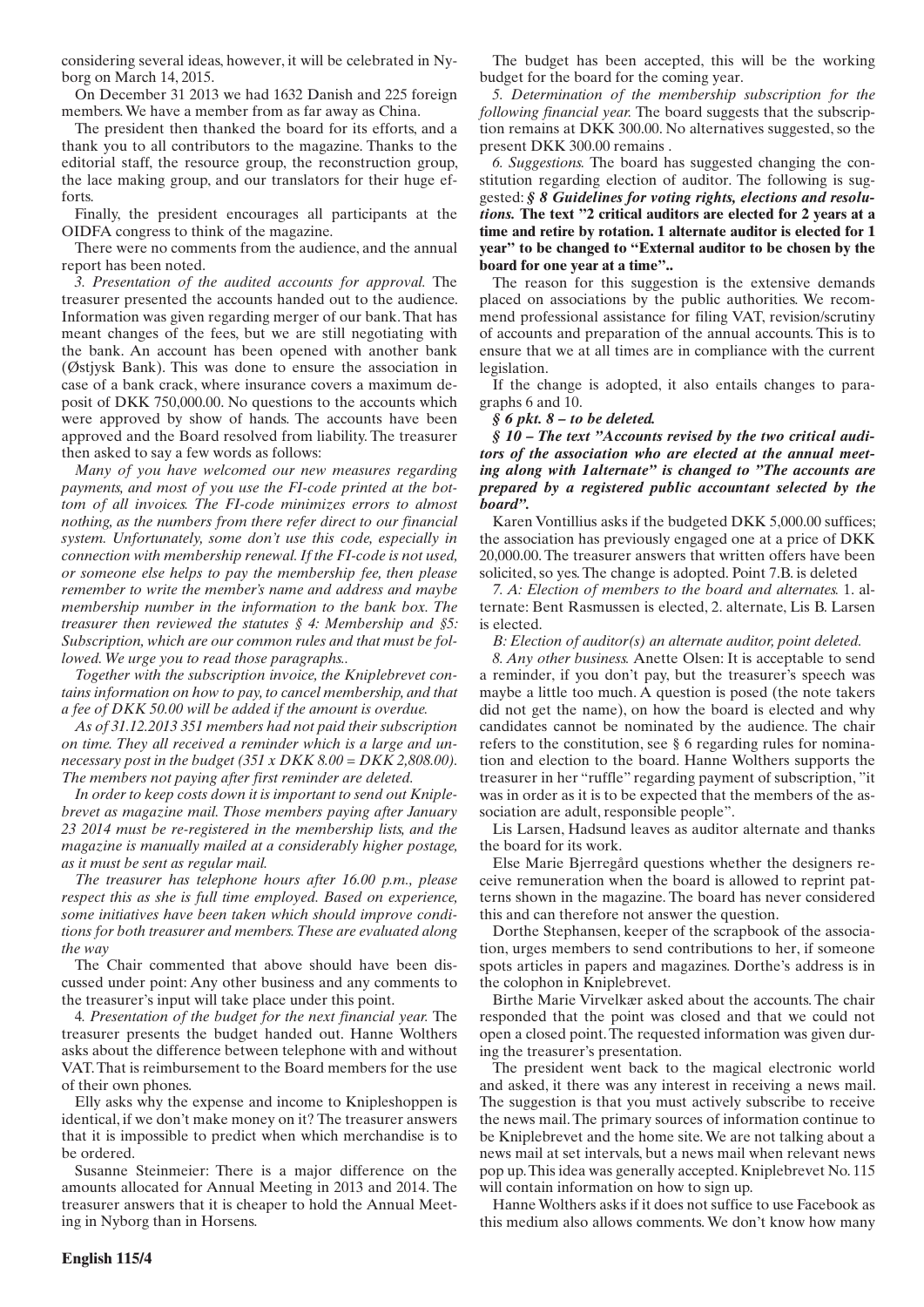of our members use this social medium, but the board chooses to use e-mail.

Karna Pind comments that it is a shame that not more people know about lace making, and how do we spread the word?

Jytte Bjørk Olsen informs us of lace activities in Den fynske Landsby. The desire to learn exists, we must ensure opportunity.

The president informed about the suggestions presented at the teacher/local presidents' meeting. These suggestions have been sent on to the local presidents known to the association.

Kiplebrevet No. 113 brings an article about Katinka Sol and her exams project from Kolding Design School. This article has made its way to New Zealand in connection with the knowledge sharing cooperation in which Knipling in Denmark participates.

Ingegerd Stevnhoved comments on the difference of meaning of certain idiomatic phrases in different parts of the country – with reference to the president using the phrase "falde for brystet" (resented) in a positive way about Katinka.

Jette Asting, Storstrømskniplerne, would like a microphone passed among the speakers so that all can hear what is said.

Lene Holm Hansen tells that you both can have children and time to make lace. The president closed the annual meeting and thanked for orderly conduct.

## **Spring Exhibition in Nyborg husflidsskole by Susanne Andersen**

The projects of students and teachers from Nyborg husflidsskole, made through this school year, were on display on march 22.

It is always a joy to visit this place. They know something about putting an exhibition together, both when it comes to colors and the combination of materials and projects. I have, on more occasions, tried to pick up which technique they use, but I have had to admit for myself, that it has nothing to do with technique, but with this indefinable, creative mind, that some people possess, and others – like me – do not have.

It started with the finest little bobbin-laced pixies from the "Kids Corner", which is not a pure lace-making class, but a place where the children have the opportunity to try out many different techniques. I have seen the finest mobile, where a cloth-hanger was involved, paintings, pretty pillows, handbags and reliefs made out of different beans.

Then it was patchwork, china-painting, ceramics – and who says that a Santa can not be lime-green and still look "right". Hanne Wolther's beautiful lamp, painted by her grandmother 50-60 years ago, and with the shade made by Hanne in bobbinlace, was on display. The pattern is a "cut and paste" pattern. Hanne is on East-Funen known for taking what she needs and drop the rest. This is also how Hanne's picture project is made. You can see a picture of it here, and then look forward to an article about it at a later date. The finest eggs were there, adorned with Aase Nilsson flowers and butterflies. And, of course, on display was also the beautiful Christmas-star, that the ones of you participating in the Annual meeting, were able to admire on that occasion. The jewelery from the "glass-lace" class, by now a tradition in the school every year in the months of November/December, was also exhibited. Besides this, I got the opportunity to say hello to Kirsten Ploug again. She had a working booth with her lace made out of willow bark. This time she had dock-sticks on the block. I think, there is no stick, Kirsten is not able to use for bobbinlace. I am in particular impressed by the color-play of her lace – I just wonder if 2014 is the year, where I get the opportunity to try this special technique.

## **Trip to Slovenia and Italy, August 2013 to look at bobbin lace**

Finally, off we were! We had talked about the trip since February when the trip was announced, and finally we had reached August 24 2013. Two other lace makers from Nyborg and I had talked my husband into driving us to Fredericia. Taking the train at 6 am was not our idea of fun, none of us being early risers.

At Fredericia station lacer makers from Jylland, Fyn and Sjælland gathered; hearty reunions and the start of new friendships. Oh yes, it would be a great tour, the atmosphere was tops from the start.

The trip down through Germany can be rather monotonous, but don't worry: we had our knitting needles, crochet needles, lace pillows, patchwork and embroidery. Common to us all, talking, talking and talking.

The first lace event was in St Gilgen in Austria where we visited a lace museum. It was fantastic to see the many old and beautiful laces. You could get feelings of inferiority or get incited to really try harder!

Onwards to Slovenia, to Cerkno, were we stayed at a small, cozy hotel. The next day was one of the highpoints: we went to the Lace Maker School in Idrija, and just in our honor a threehour workshop was arranged. My first encounter with Idrija lace, very exciting. I only finished half of the fine little butterfly. But I was proud! Of course, plenty of opportunity to buy patterns and thread (my purchases still remain in the bag).

Our route continued towards Venice in Italy. We went by Lido Jessolo, a very popular vacation area, and traffic at snail speed. Luckily we made it in time to the private boat that took us to the Island of Burano, bathed in lovely sunshine. A wonderful island with gorgeous shops and a leaning church tower like the one in Pisa. Then by boat across the Venice Bay with a view to the skyline of Venice. South of the city our bus waited to take us to Sansepolcro for the next four nights. Sansepolcro is an ancient city with thick walls, narrow streets and atmosphere.

We traversed Tuscany and Umbria, listened to the chickadees sing (make noise), looked at olive groves and cypresses. We circled the fourth largest lake in Italy and enjoyed the views. We enjoyed lunches at the buss (which was always well stocked). The days began to blur for me: the views were different, yet much alike, and it became hard to remember where we had seen what. But some local landmarks stayed: we could always recognize the exit to our hotel!

Offida is a city of traditions and lace making history. We arrived on a hot summer day; we missed the guide, so we wandered around the siesta-closed city. There was one special street, Via de Merletto (Lace Makers Street), where the lace history was printed on tablets mounted on the houses. The lace making ladies used to sit here and ply their trade and exchange news. Our chauffeur found a lady, who was making lace in her first floor apartment (the sound of the bobbins gave her away). She was persuaded to move out into the street where she sat and made lace as in the old days. Conversation was a bit difficult, but lace has its own international wordless language. It was fascinating to see how she could joggle the bobbins and a large pillow placed in a bucket-like stand. And she was fast! We found yet another lady sitting outside in the shade and joggling her bobbins. That was the end of the siesta and we could invade the few lace shops in town – which we definitely did.

One day, much too hot to the taste of Danes, we again drove through beautiful landscapes through unending winding roads. We lunched by the bus in the shadow of a very modern church before we headed on towards the wine castle Banfi. We toured the facilities, sampled several wines and did a little shopping.

Our chauffeur, Peter, proved his worth that evening. A tire went flat, but in less than half an hour he and Pernille had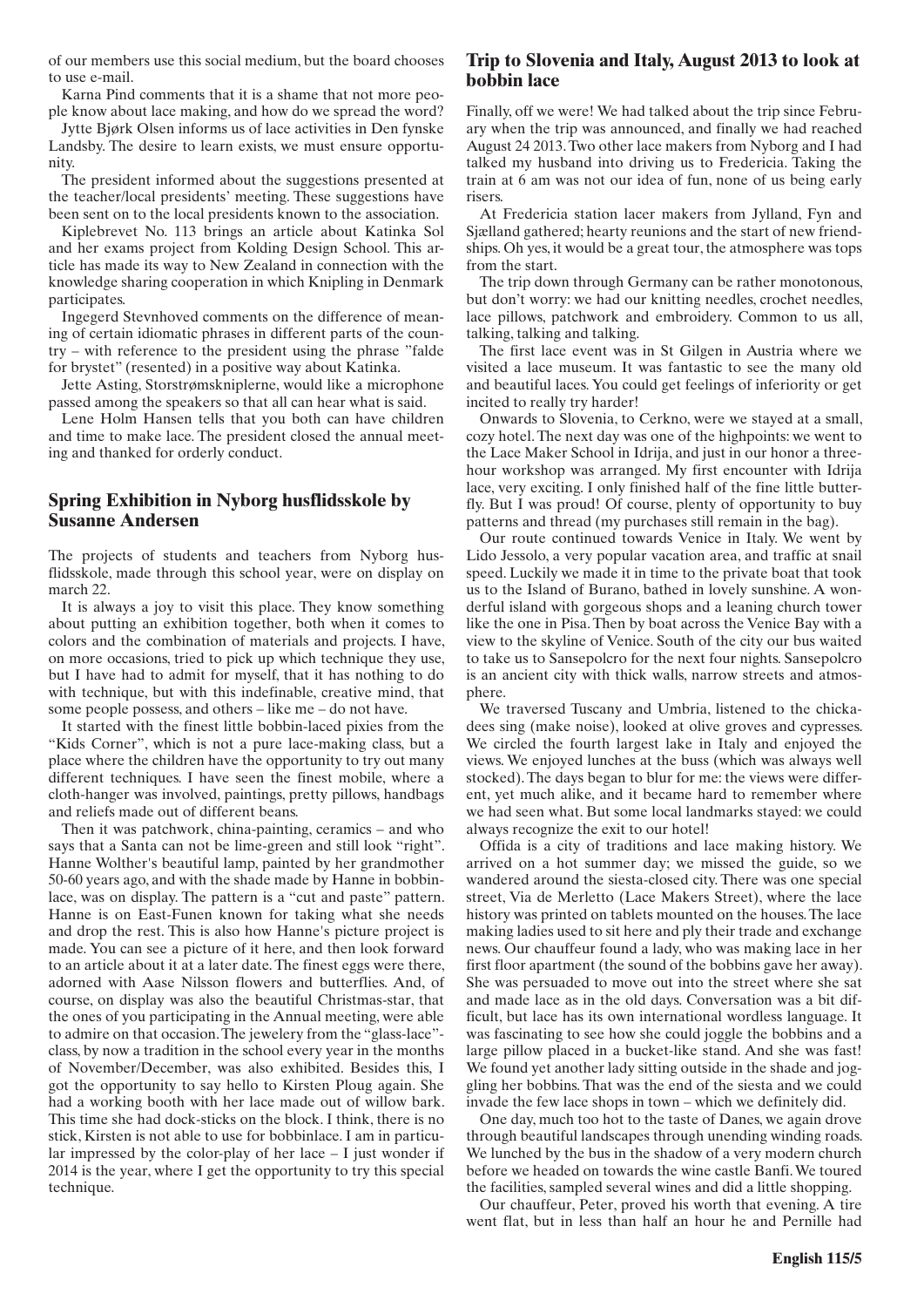changed tires, even before the requested rescue bus could arrive and take us back to the hotel. A late dinner, so what, yet another experience.

Loaded with new inputs we had to turn homewards. For me the Brenner Passage was a fantastic sight. Fabulous views and incredible bridge and tunnel building projects. So I reckon that in 5-10 years a straight highway will pass through the mountains and over the valleys.

Late Sunday afternoon we reached Fredericia, and what a sight to see our private chauffeur waiting. A good and interesting trip was finished; we were tired but full of impressions.

# **Exhibition from Anne Scheby-Pedersen by Susanne Andersen**

There are many creative people living in our little country that make a difference. Anne is one of them. The first time I was so fortunate to meet Anne was in the association's reconstruction group, where she was working very hard to preserve some of the old patterns that we have. Since, there have been several courses among the association's regime or at different fairs.

In 2013, Anne exhibited at the Lace fair in Slagelse and I must say it takes a lot to make me speechless. Well, I was utterly speechless when I saw what she had to offer. It did not take much consideration to ask if she would like to attend our annual meeting with her beautiful things. Anne especially likes to make large - preferably very large – tablecloths. It is clear when you see the beautiful things at the exhibition, that Anne puts great honor into ensuring that the mounting is correct when using so many hours on a lace piece, it is important that the subsequent presentation is done properly.

However, Anne is not only taken by lace. She is also very fond of beautiful, old and preferably unique bobbins, and what is more unique than a custom-designed lace bobbin per grandchild? There are therefore 7 completely unique bobbins in this very beautiful collection.

# **The bobbinlace group of Hans Tausen had a dispay on the Annual Meeting, by Susanne Andersen**

As the group says themselves, they are a group of oldies. This does not show on their exhibition, as it contains everything from the nicest classical Torchon and Tønder, jewellery, pictures from Aase Nilsson, jackets, hats, shawls and lots more.

The group meet every Monday afternoon in order to make lace, and the chairman of the group is Ketty H. Busk. No doubt, they also chat. The ones of you that are on Facebook or participate in the Open house in our facilities in Nyborg, might have met Ketty, who is good at come to show and tell about what she is doing. The fascination was especially big when she met up not only with one, but with two "Etude"-tablecloths. The group has also started "The Annual Bobbinlace-day", where you this year can meet them in Langeskov , here on Funen.

## **"To paint the future we live in"**

- reflection of a Workshop-day with bobbinlace

With the quote from a text of the band TV2 in mind, we have a tendency to describe, where we are in our lives right now. In fact, we should indeed also describe the future, from which we know nothing. When it comes to describe the future, which is uncertain, the point is not to look into a crystal ball, or to listen to the future-researchers.

To me, the description about the future lies inside ourselves. We can not have others do this for us. We have to sit down and

think about, how we want our future to be – what we think it should contain, how what we want to happen, should happen, and with whom?

In fact, it does not matter from which angel we see the future, we have to be part of it, especially if we want to have an impact on it ourselves. We have to act – alone or together.

Within the creative handicrafts, and in this case within bobbinlace, is it in particular important to take charge. Nothing less than the survival of the profession is at stake. It is necessary always to learn something new, enhance oneself and develop professionally. It is not enough to rest in what we know, we also have to move on and go out and into the unknown.

It was no doubt about learning and development in Odense on January 18. 2014, where Knipling i Danmark and NETOP's professional classes in collaboration gave a day's workshop. The students were very eager, and the teachers – Karen Trend Nissen and Else Marie Bjerregaard, had brewed together a good handful for the participants, both when it came to content and work-projects.

We started the day together with welcoming and a little about practicalities. The rest of the day we were separated in two groups, working in shifts between the two teachers. Snacks and lots of coffee and tea were consumed in between. The creative heroes were not at a loss of work, and accomplished a lot.

The whole day was in a good but intensive spirit. Even though the concentration was strong, it was time to exchange knowledge, know how, friendships and acquaintances. In addition, it was ample time to visit another class in the same building (Free Embroidery) iot. get some inspiration there.

Surely, what the students got with them home from this class, both from the teachers and from other students, will help to develop both the single person, and also the whole field of bobbinlace.

The main theme on this workshop-day was: grounds in bobbinlace. One could hear "that this was really a challenge" or " I have not thought of grounds in this way before". This tells me that it is a need, a need to be challenged professionally, and to be placed in a new environment – both professionally and mentally.

By participating in a class, where both content and projects are pointing forward, makes one shape the expectation of the future. When we give some thoughts about how, what we have learned can be used and which impulses it creates, then we help paint the future. We become a part of the painting and give an input on how we think the painting should appear.

Knipling i Danmark and NETOP plan to host this workshop again. It will happen in 2015, but if it will occur in January again or at another time, is not determined yet. It is still being worked on the structure of the content. We have in NETOP had more workshop-days, earlier held in other fields. Every field shall be allowed to have it's own form, and it is therefore almost always necessary to make changes after the first try. It is therefore also important to collaborate with the professional organizations (KiD) because it is within these organizations that one have the last news and precise knowledge to a particular field. NETOP can "only" offer their know-how of planning and administration. NETOP is very willing to receive input according to needs and wishes about workshops in the future. Just give us ideas!

Readers can always stay informed on www.fagkursus.dk. which is a part of NETOP, and here read about new classes and other events. It is here that the classes are announced first.

> *Lotte Helle, Kursuskonsulent NETOP – Netværk for oplysning www.fagkursus.dk*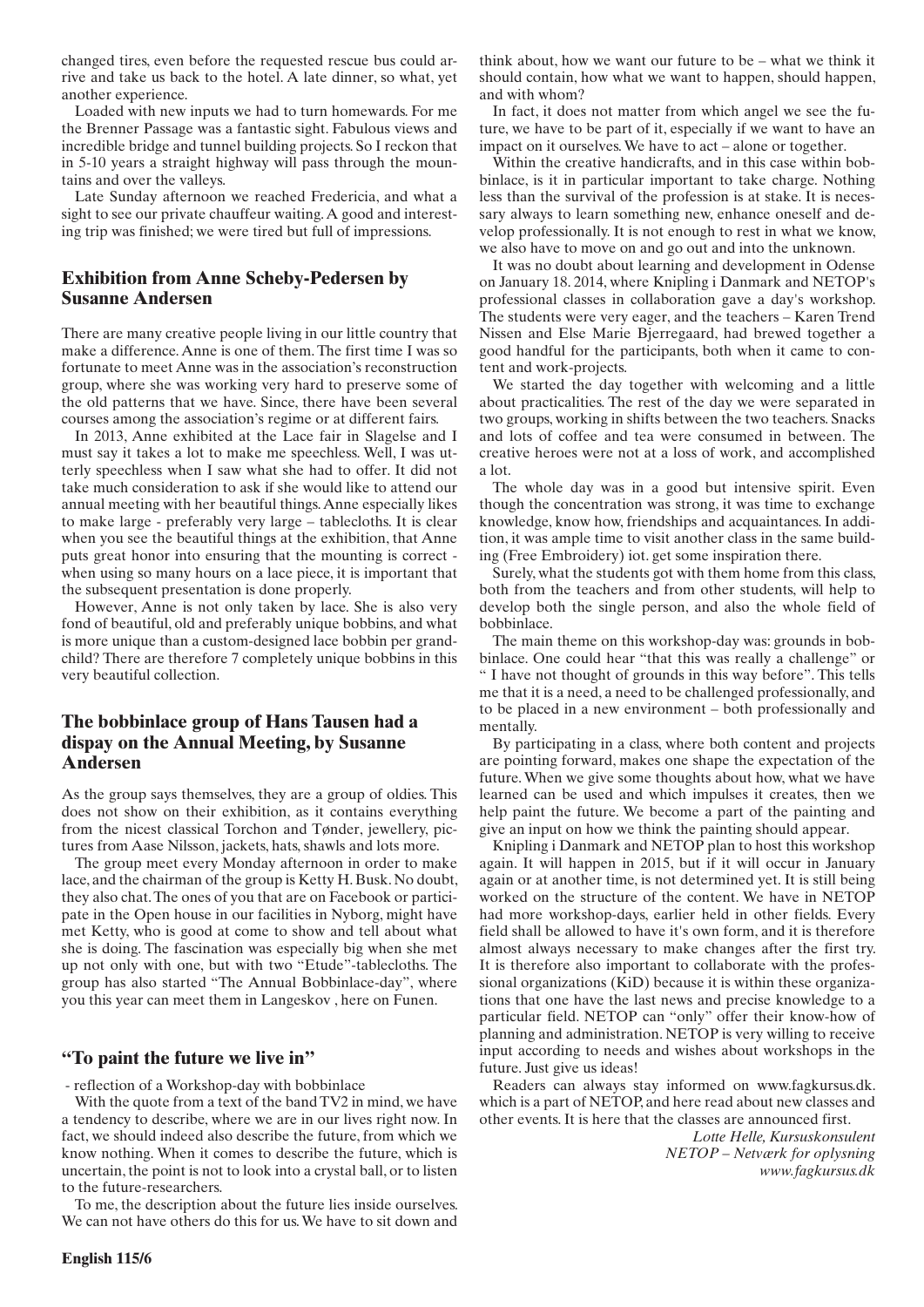# **Trådkonst**

by Kristina Malmberg Price: 300,00 Dkr. Language: Swedish May be ordered through: www.Warne.se Or by the author ISBN no.978-91-85597-44-4

Trådkonst is a spectacular book, which in text and beautiful pictures tells you about the Swedish art of bobbinlace, in particular from the period 1970 and forwards.

The book is divided into manageable chapters. It starts by telling a little about the background for the book, and about the bobbinlace tradition of Sweden. After this, the book is divided into chapters of 10 year periods. Every chapter also gives a short description of the books given out in this period, and contains pictures in color of selected motives and bobbinlaceart.

The book also contains a chapter about these 5 bobbinlaceartists: Ulla Fagerlin, Naime Thorlin, Birgitta Hulterstrøm, Ingrid Eggiman-Jonsson and Hildur Krat. This is supported by beautiful pictures, some of their art-work, and one can read about their background.

The last pages of the book has patterns designed by some of the artists mentioned, for us to use.

I think, this is an exciting and wonderful book, and quite different from other Swedish books I have in my book-shelf. The book also makes me believe in the future for bobbinlace.

*Yvonne Nielsen*

## **s'Gravenmoer class in Knipling i Danmark's facilities By Susanne Andersen**

Knipling i Danmark offered a class in the Dutch bobbinlace technique s'Gravenmoer on Saturday, February 15th, 2014. The technique itself has been described in Kniplebrevet no.113, and this was a new approach. We had decided to see if a description of the technique in our magazine at the same time as a class on it was offered, had any importance. If it was due to the article in Kniplebrevet, or if the interest in this particular type of technique was unusually big, we do not know for sure, but there were only two spaces left for the class eight days after the magazine had come out. My expectations were high, due to this, when I set out for Nyborg in order to welcome the participants. The teacher was Sonja Andersen, our own pattern-coordinator, and it was enough for her to do. I have myself not had the opportunity to try our the technique, but my time will come. It is fun and very instructive to see seasoned lacemakers struggle, and hear the same ladies, normally with a decent and nice language, brake out with 4-letter words because things get tricky. Most often I heard the comment "yes, but this is because you are not supposed to set a needle there ". I have seen a couple of the finished products and hope that, as the rest of you finish your lace, you will take a picture and send it to us, so we can see the nice results.

## **Derfor afholder Knipling i Danmark åbenhus**

Knipling I Danmark tried to hold an open house on it's location in Odense in connection with the association's 25th anniversary. Even though very few showed up, the idea still lingered in our heads when we moved to our location in Nørrevoldgade in Nyborg, where we all of a sudden had a whole apartment to our disposition. What could be more obvious than to try it again here?

After some start-difficulties about how often and how many

times, we feel that it has now fallen into place. The fun thing about an open house is, that we never know how many people will show up, so we always have some butterflies in our stomachs when the time approaches 10 am. Fortunately, I have been able to participate in many of the open house arrangements, and here are some reviews of some wonderful days.

A typical day starts at 7:30 am. with leaving the house, stopping by Føtex for something good for the coffee-brake and heading to Nørrevoldgade in order to clean up. The good smell of coffee and soap is apparent around 9 am. and the place look decent enough for us to let people in - it is incredible where dust gathers in houses not inhabited on a daily basis. Our nice sign is placed by the stairs, properly "dressed" for the occasion. Once it nearly caused a bike-crash, as a Nyborg citizen wanted to see what this concerning bobbinlace was all about. Happily, nothing serious happened, the lady went on home with her merchandise and returned later in order to get a chat with us. Luckily, we have had visitors every single time we have arranged open houses.

Time and again, I get surprised by what is being produced in our little country. I have by now seen lots of lace, from the finest Tønderlace, to Christmas-lace in wickerwork, from the different white nuances in the finest Egyptian cotton to neat neon-colors in coarse knitting-yarns, from wonderful shawls to the finest pieces of jewellery. I am very impressed by the creativity of lacemakers around us.

People come bringing lunch-bags and lace-pillows, they come in order just to have a look, they come with things they have made, some come just to see why so many people are running in and out of Nørrevoldgade 57. People come justto see what is inside, some inorder to surprise their old mother with a visit to the association where she has been a member from it's start. People come from Djursland, from North Slesvig, from Zealand on the way home from vacation, our lacemakers from Odense are good at dropping by, like also our local lacemakers.

But the main thing, that makes it all worth while, are the buzzing of voices, the laughter, the curiosity, books that get opened, lace, that gets admired, and the big amount of knowledge that gets absorbed and shared.

It is a big difference in the amount of people visiting the open houses. We have had days when we did not have chairs enough and days where only a single person showed up. Even though it seems hard to believe, the very day with the only person, is the day I remember best. The knowledge, the liveliness and the enthusiasm for bobbinlace made such a big impression on me that I only leaned back and sucked it all in.

I wonder if we can conclude, that Open House in Nørrevoldgade is there to stay?

## **Evening arrangement under our association's hood. By Susanne Andersen**

The first time I participated in an evening arrangement during our annual meeting was in Fraugde in 2010. I had just been voted in as a member of the board, and was a bit taken back about the whole situation. All these people that knew each other so well that it was time both for show, teasing and seriousness. The people were friendly, they welcomed me and told how to make those clever lace pillows. I later got one myself, so, thank you, Lis Vester. It was chatting, happiness and creativity that impressed me a lot. We made nice bracelets with the finest beads. If I remember it right, Karen Vontillius was our teacher, and before long, my head could not capture more. I drove home, saturated with impressions. I was at the same time a bit worried about what I had committed myself to be part of. Ringsted was the place for the next annual meeting, and there were not so many participants for the evening-arrangement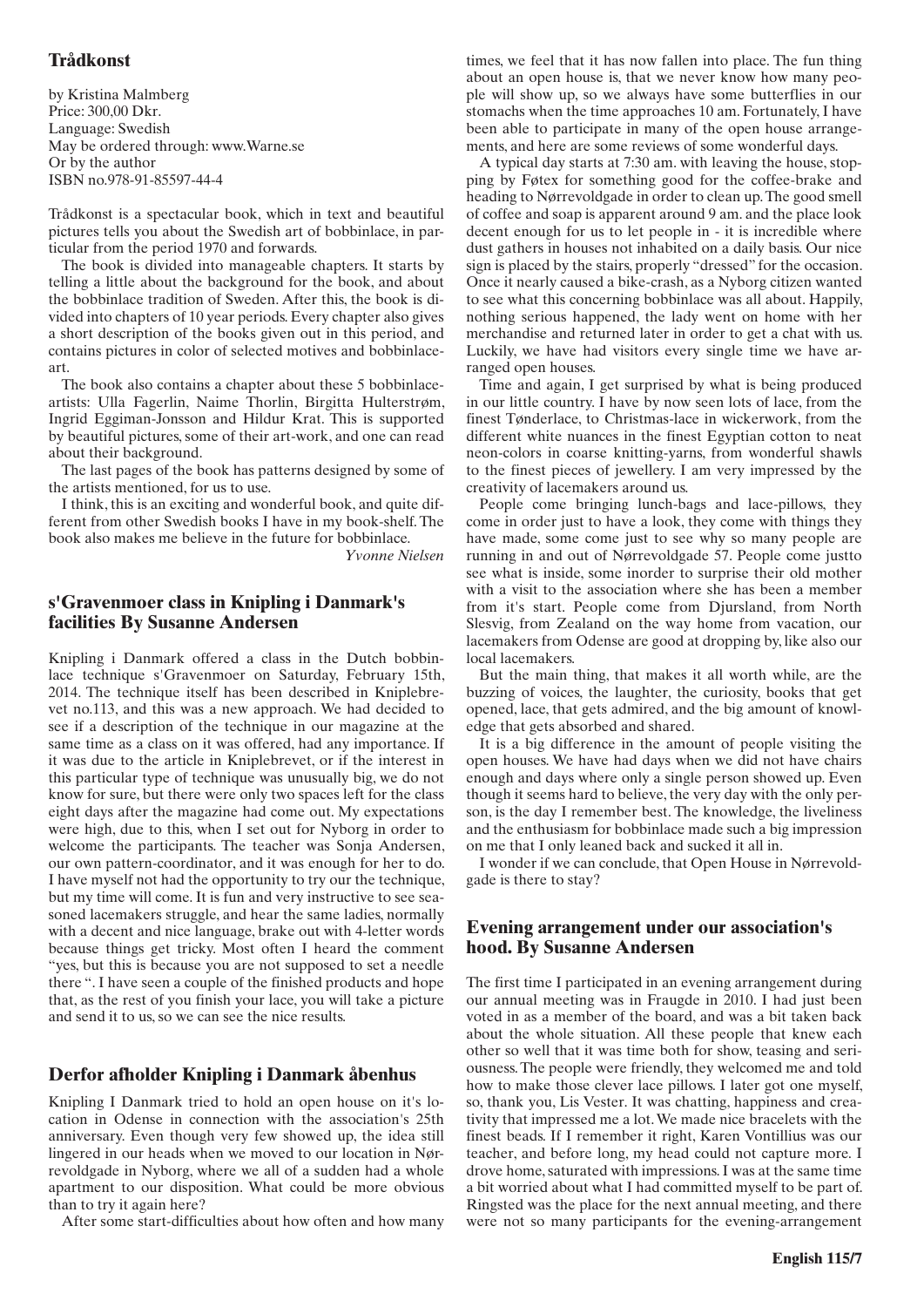this time. This did not mean that it was less enjoyable, we enjoyed 3-pair-lace and chatting with members from North Slesvig, North-Jutland and from Funen. The members of the board decided to look into the evening-arrangement. The decision was made that it had to be a minimum of participants signed up in order for the arrangement to take place. The next arrangement, in Nyborg did not take place – due to lack of interest. But it was as if something was missing. We tried again in Horsens, and we succeeded in getting enough participants together in order to find it reasonable to put up an arrangement. This time we made small samples in bobbin lace for our notepad-holders. This year, in Nyborg again, we could not get our hands down when we discovered that 32 members had signed up for the arrangement. We could by no means complain about the menu. Borgerforeningens Hus know how to make food, veal prepared as venison, Waldorf-salad and pickles, and afterward, coffee and vanilla-ice cream, nut basket, fruit and raspberry-puree. I had the fortune to sit together with some ladies that did not only have bobbin lace in common, but that through their interest in lace, also had become real good friends. Afterward, we continued with s'Gravenmoer. At the same time that some of the board-members instructed us, the rest of them cleaned up and put things away. I do not know which ones were hardest at work. It was constantly called upon the three instructors – they were busy. I look forward to try the project myself, because clever heads tell you just to follow the work-sheets. I think, though, that I will need an emergencyline. Happily, I have some contacts for that purpose. And it is here, that the evening-arrangement comes in. We do find out that we do not only have bobbin lace in common, we also enjoy each other's company.

## **Exhibition in Tinglev, by Lene Holm Hansen**

In the beginning of November I was contacted by the German library in Tinglev. They wanted me to make an exhibition of filtede, laced things. I said that I was interested, but I wanted to have Mette Korsholm Jepsen with me because she has a lot of filtede, laced things to show.

We agreed to a deal and in the middle of November we made a little exhibition at the library in the study hall. We had some difficulties at the beginning, but suddenly it all came in order and we do think we made a very good exhibition.

At Christmas the exhibition is to be packed away and we are very excited to hear if anyone have been giving any response on it.

## **Band og hearts for mother Earth**

Design: Lone Nielsen, Stubbekøbing

Idea and performance: Bente Hansen, Horbelev

Materials: 42 pairs of Goldschild 80/3 and 1 pair og outline thread 18/3

The pairs are added as shown on the coloured pattern and the lace begins with rows of cloth stitch.

The hearts are made in cloth stitch sorrounded by honeycombs and dieppe reseau. Between the hearts is a band of cloth stitches, outline thread arround the hearts and cloth stitch as the edge.

Finish the lace with braids and hide them in the lace.

The shown twists is for the hole lace.

## **Flakon no. 1**

Idea and design: Britta Jørgensen, Suldrup Performance: Mona Nøhr, Nordborg

#### **English 115/8**

Materials: 27 pairs with linen thread 28/2

The beginning: The lace begins in the corner at the top and the pairs are added until the middle is reach. The shown twists are for the whole lace.

The end: You can finish the lace with assisting thread or the way you find best.

#### **Inge Lise's runner**

Idea, design and execution: Inge Lise Jensen, Guldberg

Materials. 38 pairs of Bockens Linen thread no.40/2.

Start: begin in the corner with 8 open edge-pairs. The worksheet tells where the rest of the pairs are hung on. Let 4 pairs from the edge's right hand side rest until you return. 6 pairs are taken out left in the bottom corner when making the end piece. Work the triangle and again, leave 4 pairs from the edge before working your way across the runner. Sew in as you go. See figure no.1. Take up the 4 pairs when arriving to the triangle, and do this every time you have worked your way across the runner.

The star-spider: See figure no.2. 4 pairs are used from each side. Take the right bobbin in the right hand pair out to the right and put it down. Thereafter, put the right hand bobbin in the next pair down inside the first bobbin you moved to the right. Continue this with all the right hand bobbins in the 8 pairs. Set a pin in the middle of the star.

Then, move the left hand bobbin nearest to the pin over all the bobbins on the left side, put it down.

Move the outside bobbin on the right of the pin over the bobbins to the right, and under the bobbins to the left of the pin. Put it down inside the outermost bobbin, twist 4x, and leave the pair. Continue until all pairs have changed place.

Finish: When the runner has the length of your choice, finish by adding 6 pairs in the corner, see work-sheet. Finish off with small braids and fasten them on the back.

#### **Nina**

Idea and design: Lone Nielsen, Stubbekøbing

Execution: Nina Hansen, Stubbekøbing

Materials: 50 pairs of Bockens Linen thread 40/2

The lace is about 11,5 cm. wide

The pattern can be used on fan-sticks with a diameter of about 38 cm. and with a fan-blade about 11 cm. wide. There are 6 repeats in the finished piece.

Start and end the lace with a few rows of linen-stitches, in order to make a solid edge for fastening the lace to the fansticks. The twists shown on the work-sheet is used throughout the lace.

The ribbons are worked in linenstitch, surrounded by honeycomb ground. The scallops are made in wholestitch. There are honeycomb-ground and linenstitch-spiders between the scallops and the braids. The bottom edge is a sewing edge in wholestitch, and between this and the linenstitch-ribbons, there is a pearl ground.

Finish: Finish off with Swedish Closing.

Sew or glue the finished lace to the fan-sticks. The lace fastens on the underside of the first stick and on the top of the last stick.

#### **Gisela**

Idea, design and performance: Lonnie Nielsen

Materials: 20 pairs with linen thread 60/2 and 1 pair outline thread in linen thread 16/2

The beginning: The lace begins in the point and the pairs are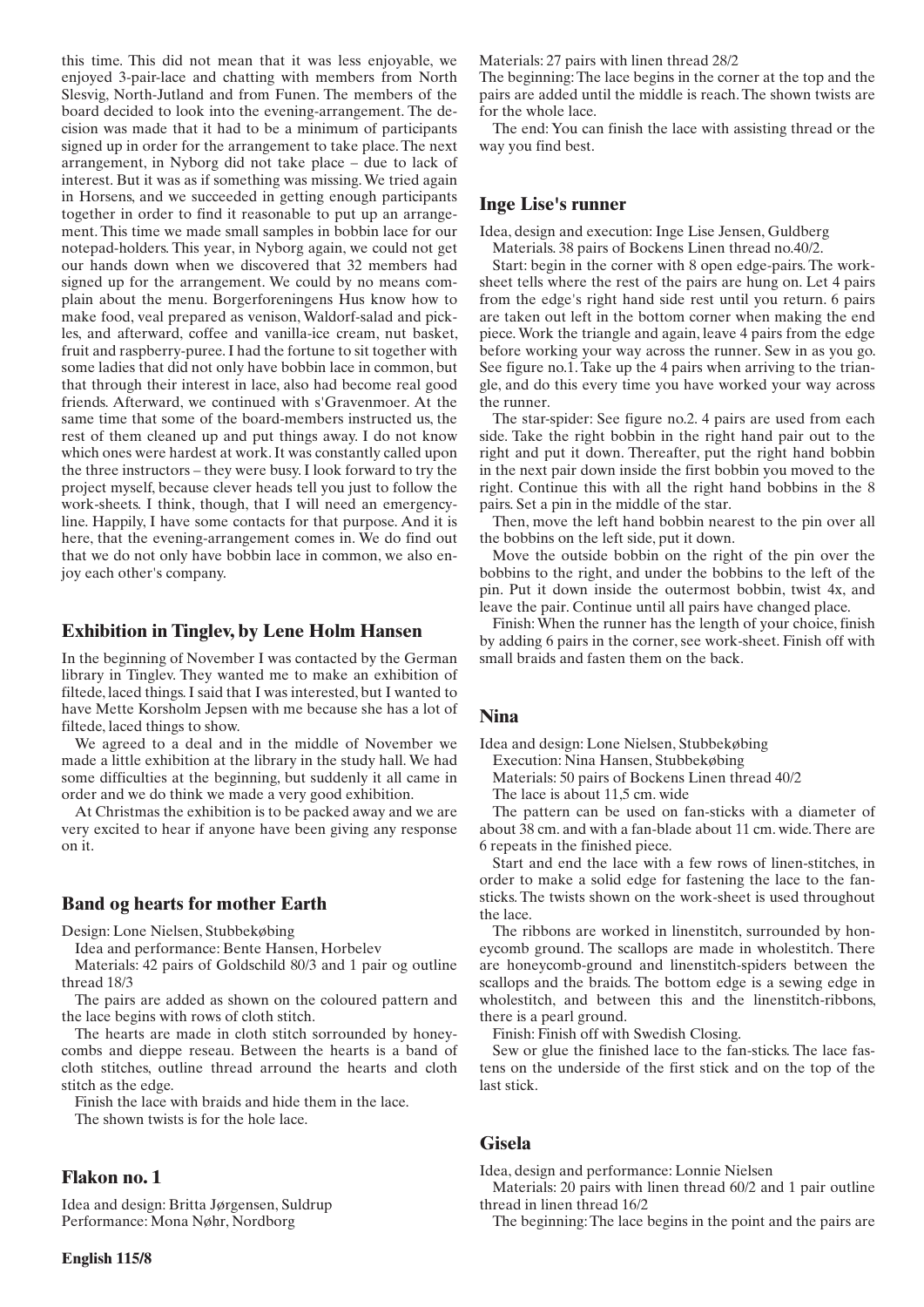added on the inside of the band, which makes the edge until widen is reach. The shown twists are for the whole lace.

Closing: The lace ends with little braids and button hole stitches around the rest of the threads and cut them off. The lace can be starch if wanted.

#### **Book mark in S'Gravenmoer technique**

Idea, design and performance: Sonja Andersen, Ikast

Materials: 26 pairs of linen thread 60/2 and 2 pairs outline thread in DMC with 3 threads on each pair.

Beginning: The lace begins in the point and the pairs are added one by one until widen is reach.

Closing: The pairs are reduced one by one until the point is reach. The pins are pressed into the lace pillow and the pairs are braided towards the point. In the point the last pairs are gathered and some buttonhole stitches are made. The lace can be starched.

#### **Folding heart**

Idea, design and performance: Linda v. Olsen, Harndrup Materials: 6 pairs of 28/2 or 35/2

The beginning: on the bias and the pairs are added until widen is reached.

The finish: starching the lace before remowed from lace pillow.

Foldings: bend part 2 behind part 1, bend part 3 behind part 2, bend part 4 over part 3, bend part 5 over part 4, bend part 6 behind part 5 and fasten the ends at the buttom.

You fold after the lines on the pricking. The lines are only used for folding.

**"Kreativitet,** (from *kreativ,* from English *creative,* from Latin, *creare* 'create'), in daily speech a vague expression for the human ability to make something new, unexpected, until now unseen". This is how the big dictionary from Gyldendal describes that word. I think, I can describe it just as well. A room full of lacemakers and a wonderful teacher. This is creativity at it's best.

Nyborg Husflid gave a class on Lutac-lace with Karen Marie Iversen on January 21. and I was so lucky to get a place in the class before the waiting-list started. The task was to make a pendant with tallies, Venetian braids and a Lutac-ribbon. When I got the mail with the pattern and information of materials to bring, I, for a split second, regretted my decision to attend. I thought it was beyond my capability. But I made the ten pairs of bobbins ready in red and green – red and green can vary a lot - and looked forward to a whole day only used for bobbin-lace. And it did – I really learned to make tallies and in particular the Venetian braid. The last is so pretty that I know that that will become one of my duties in the future.

I was not able to finish, but others did – it must be because they know where to buy fast working bobbins.

Karen Marie had made some extra pendants, that we could bring home and play around with – and we should try to make a couple of strings ourselves. And, know what – that has to be tried.

The day will for me mark the day I learned to enjoy tallies.

# **Hi,**

I have sent some brand new pictures of my husband, Kåre's, national costume. I took the pictures last Friday. The costumes are from about 1750.

The project started when I got my blue dress as a gift for my 50'th birthday. Or more correct, I got the material, and had to sew it myself. After some time we found out that it would be a good idea if he had a national costume matching mine, as we are folk-dancers. We decided that he should get his costume for his 60'th birthday.

I had done some research in advance and had heard about metal-lace, but never tried to make it. I contacted therefore Ernst Ziesler, known as an authority in this field in Norway. He gave me some tips and sent me the thread and some patterns. I also bought a folder with patterns for metal-lace and started off. After having worked with this for about 1 year, we went to Stockholm and Laila Duran in order to buy materials for his costume.

It took me almost 3 years to finish the lace, because I had to admit, it got dreary sometimes always to work on the same project. I had to make about 2,5 meters of the widest lace + about ½ meter just to throw out, as it took me a while to get the technique right. I needed about 5 meters from the lace of the middle width, used on sleeves, pockets and vest and from the narrowest one, used around the vest-pocket, I only made a small meter.

Even though I was tired of it at times, I did like the project, and I found the result pretty good. But, had I known that it would take me about 3 years, I would probably not have started it.

This is the short version of the present costume. *Best wishes, Anne Løwe*

# **To the Annual Meeting 2014 – a glimpse into a workshop by Lis Bøgeholm Larsen**

The 9 participants were greeted with a welcome to the workshop at 9am. Our instructor, Gitte Pedersen, wanted to demonstrate for us that we could make our own bobbins by reusing copy-paper. This was a nice way to let our fantasy play with few resources. We cut, pasted with bookbinders glue and stamped on the tabletop in order to get the ends straight. We chatted, and some of us were able to make 5 bobbins in no time, while others worked slower, but the essence of the whole thing was, that we got the inspiration for thinking anew. Gitte wanted to show us how she had coped when she missed extra bobbins for a project, and this she did well.

# **My beautiful piece of lace by Susanne Andersen**

Ketty Henneberg Busk has given us her permission to put a picture of her bobbinlace in winter- clothing into our magazine.

The pattern can be found in Knipling i Danmark's book "Knipling anno 2011"

Karna Pind has made owls in bobbinlace from Lace Express no.1/2006. The pattern is designed by Thea de Rhode-van den Heiligenberg.

Lonnie Nielsen has made an edge for her knitted shawl in bobbinlace. It is knitted in Merino wool and made by Paula Kristensen. The lace, edging the shawl id called "Ahornbladet" (The maple leaf). It is made in pagoda silk, and the pattern is from Karelly.

Who doesn't want to wrap herself into this shawl on a cold winter evening?

**The yearpin** is made of bone. They are produced by Eric Sutton from Acorn Bobbins and engraved by Christopher Parson.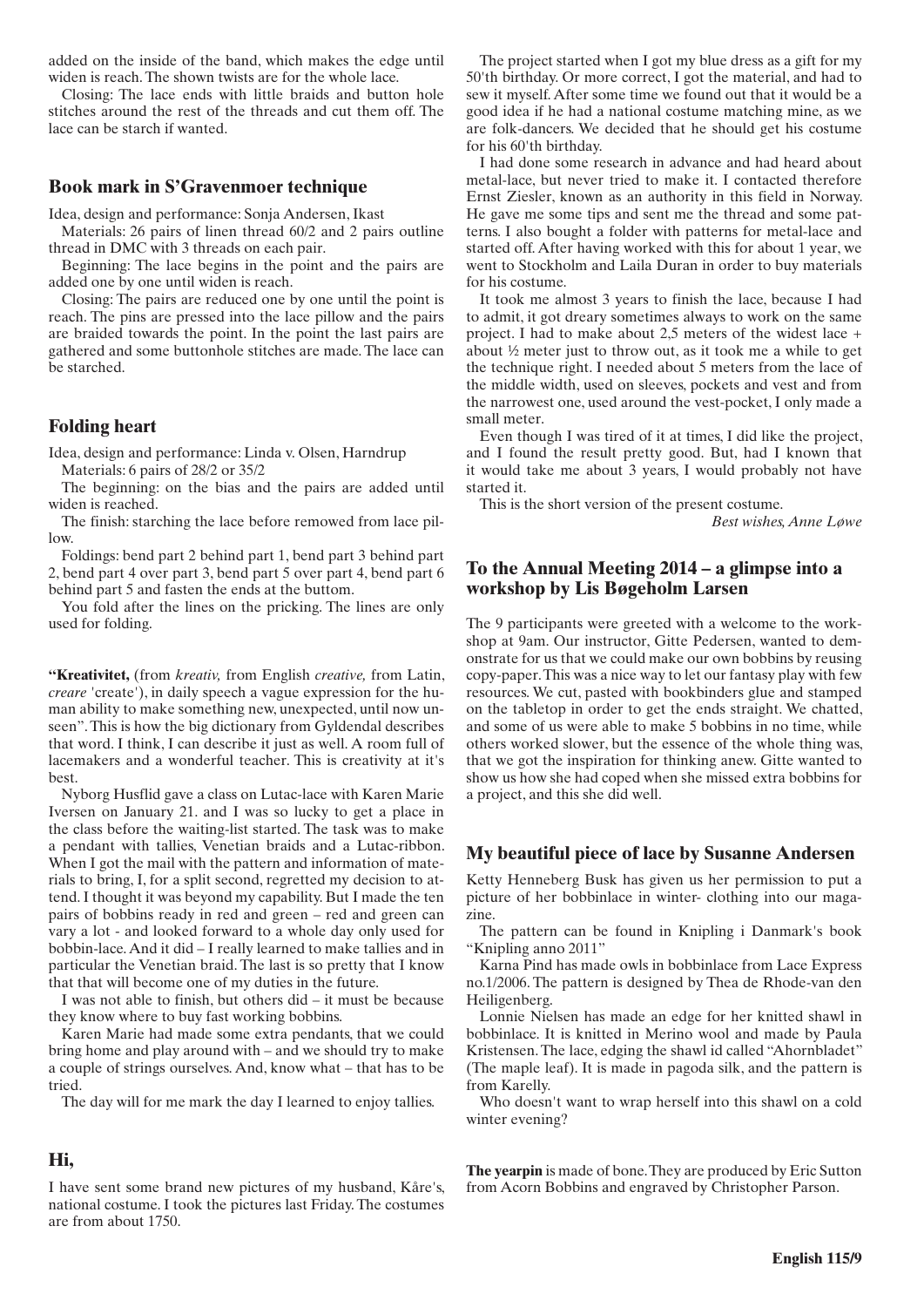## **The winner**

of the competition on the Annual Meeting in Nyborg, where the proceeds are donated to Julemerkehjemmene, is:

Eva Kallermann Flintagerløkken Odense Sv.

Eva guessed that the jar contained 300 bobbins. The right number was 301.

Congratulations with the bobbin of the year.

# **The making of paper-bobbins**

I signed up for the work-shop on how to make paper-bobbins, offered in connection with the Annual Meeting this year.

I think it sounded exciting, and I was eager to get the materials for the class together. The day finely came, we had to be in Nyborg at 9 am, as that was when the class started.

Entering the room, I thought that I would start cutting paper for my bobbins, but no, our nice teacher had everything ready for us. She had prepared 5 bobbins for each,so it was easy to get started.

It did not take long for us to get into the bobbin-making, first one, the other followed and it was very enjoyable. The 5 bobbins were ready in no time. Then our turn came to cut out after her pattern. We were also allowed to make our own designs. We talked a little forth and back, but, as she said, this was the pattern that worked best for her. She had tried out other models, but had decided on this one.

The bobbin was very good, but I wanted to try to make one a bit shorter. But when I had put the paper on that should form the shape, I did not like it. It is as if it was too short. I tried a new one, a bit longer. That was better, but still not as perfect as I wanted it. I had to continue to play with it at home, because the 3 hour-class was over, and it was time to clean up. Yes, time flies when one has fun.

I had a fantastic day, and our teacher was inspiring and did a good teaching-job . A big part of the success was due to our teacher, because of the way she taught us and by the fact that she had prepared so much beforehand, which made it easy for us to get into the making of the paper-bobbins. That was a good thing, and the result was that we were able to make pretty many bobbins. I also believe that most of us will continue to play with it and make more bobbins at home, because it was lots of fun.

*Karin Holm* 

# **The Bobbinlace-girls from North Slesvig**

have gathered again – like usual – once in the fall and once in the spring.

This time we had a day-class on the agenda. A class, where invisible endings were the theme. Vi were very concerned about how big the interest would be for participating in this class. And I can only say, we were not disappointed.

38 -yes, thirty-eight – lacemakers showed up, and we had a real nice day together in Tinglev Medborgerhus. Before we got started, we were divided into 4 groups. We worked in great concentration until noon, where it was time to open our lunch boxes and get something to eat.

After lunch – refreshed and ready to start again - we worked until 4pm.

The 4 of us that had been in charge of the class, were very proud by the fact that it had been so well received and that so many showed up. It gives a wonderful experience and lots of energy to continue the work. Thank you to everybody that took part in the class together with us.

We used the book: UNSICHTBAR by Martina Wolter-Kampmann. She had given me permission to use her ideas for the class. I also want to thank Tinne Hansen, for letting me use her materials on invisible finishings.

Thank you for a nice event.

*Mona Nøhr, Hella Jacobsen, Lissi Hansen and Kirsten Brodersen*

# **Playing with different handicraft-techniques.**

There are many that through Facebook enjoy Lone Cramers beautiful displays, and since I found that our members also should be able to see it, I contacted Lone and asked if she would like to share her knowledge with us in our magazine - and this is how she responded. I believe, you will be just as impressed as I was. Lone has used patterns made by Gitte Pedersen, you can get them at Hedens Hørgarn, they are the "Femø" and the "Bogø" ribbons. Lone has herself developed them farther and for ex. used linenstitch instead of halfstitch and put a "Flemish" picot on the side.

*Sincerely, Susanne Andersen*

I have made lace for many years now. But I love lots of hobbies and always try to see if I can combine them in order to create something new. Now, the idea with the ribbons I have designed and made as lace, came about because my husband had made some big metal-hearts for Christmas-decorations, and I thought I would make them for small decorations. And what is better than to think about something new and different – so I decided that these ribbons should be used for something else than sachets and bedlinen. And I like the contrast of the rough metal and the fine lace. I took it along to the lace-meeting (I go to Lisbeth Burmølle), and it was something they also liked. The thing is, that my thoughts start to work with many of the things I do, how to put things together in order to make something fun and modern that people like. And also to let people see that lace is not only something old-fashioned. And now, when quilting has appeared, it is something fun, where everybody can take part.

*Sincerely, Lone Cramer*

# **A unique shawl for a unique person**

After having been to the Lace-festival in Tønder in 2013, I got the idea to make a shawl for my mother's 90'th birthday.

My mother makes bobbinlace. She made 10 meters of Christian the 4. for my bridal veil and the bridal crown.

The shawl should have something to do with bobbinlace: bobbins, dividers, thread, pin-cushion.....

Mother had embroidered a picture of a lacemaker. I took a photo of it and used this as a base for my own project.

The edge should give association to lace. The gimp in Denmark's little Heart forms double hearts.

This became the edge on my mother's shawl. Bobbins, thread, dividers and pin-cushion are designed by using mother's lace-pillow with her Tønder-bobbins on, as inspiration.

I added the lamp and of course, I had to add a divider to the lacemakers pillow.

The shawl was done and handed over to my mom. She is very proud of her very special shawl!

Bonus info: I have just written on my Blog and laid out a shawl with a lace-pillow instead of the lacemaker, on Ravelry. http://annesindfald.blogspot.dk/2014/02/kniplepindekloppelbobbins-er-nu-lagt-op.html